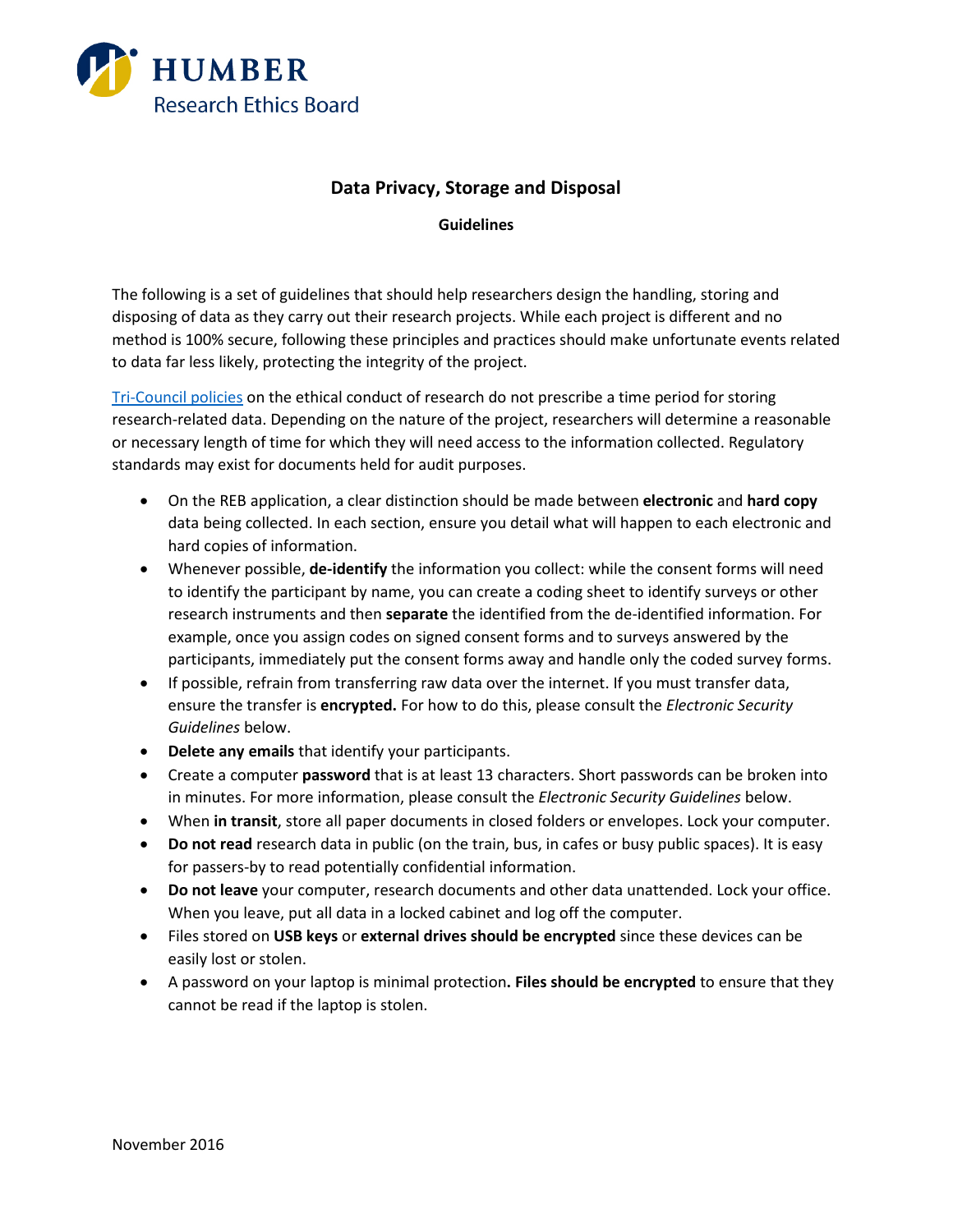

• **Shred hard copies** using secure shredding services or deposit them into secured (locked) bins that are subsequently taken for secure shredding. Colleges and universities should have secure shredding facilities or services available to their teaching and research staff.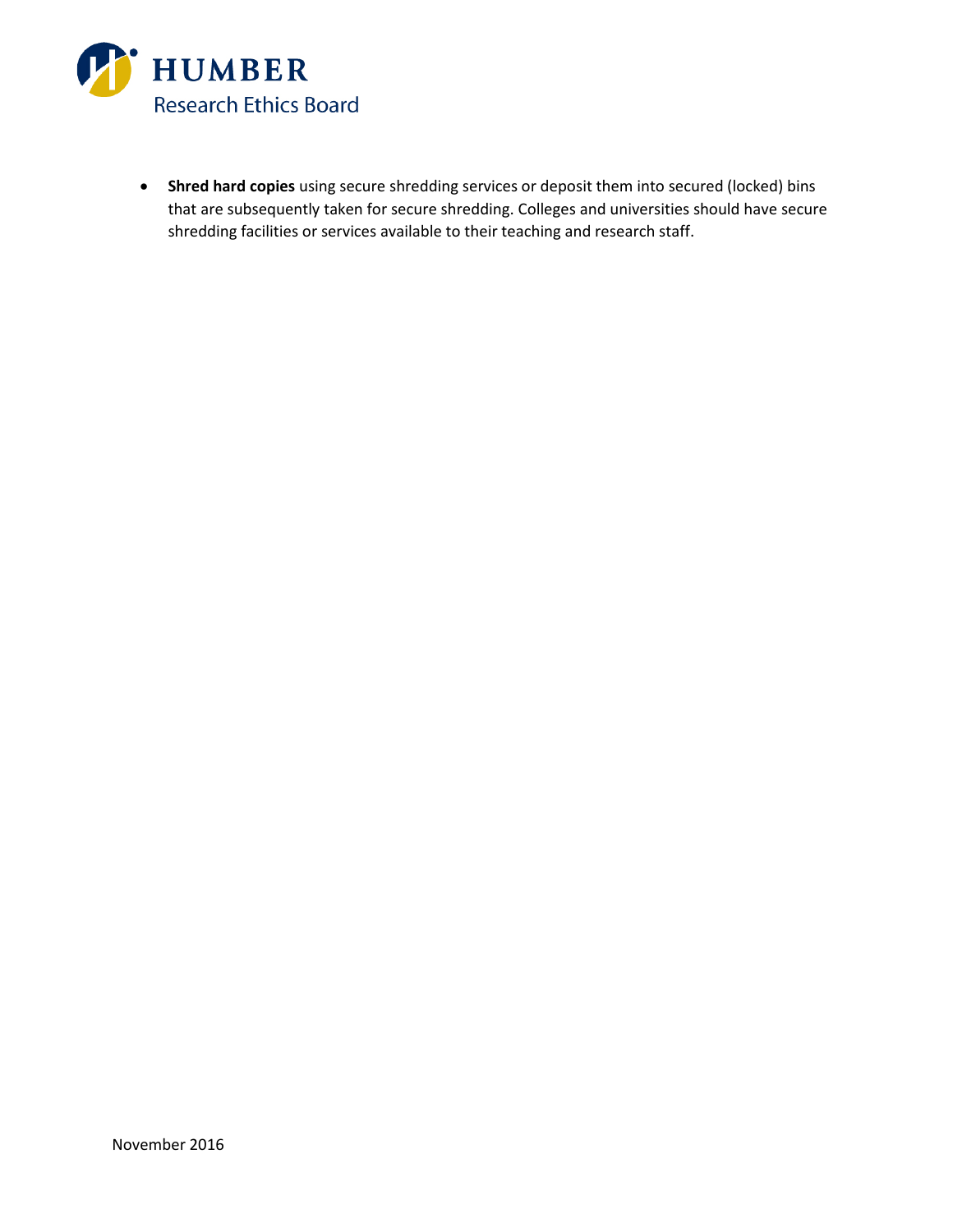

# Electronic Security Guidelines

### **Overview**

Electronic security involves protecting the confidentiality and integrity of documents. Confidentiality ensures that others cannot read the documents while integrity ensures that other cannot tamper with the documents.

The degree of effort required to protect your documents is directly proportional to who is trying to read them. If you are in the espionage business, you will go to far greater lengths to protect your data than a researcher will. Researchers need to protect their data from unsophisticated attacks by the general public or more sophisticated attacks by thieves who are after other data and just happen to access research data.

Most data loss and theft is a result of physical theft, not electronic theft. You are working on something, go to the washroom for a minute and leave your door open. Someone comes along and reads what is on your desk. You have a working version and you throw it in the garbage rather than shredding it. Someone wants to work on a job at home, takes some documents home and does not dispose of them properly. Locking doors and shredding documents are the first steps to achieving security.

## Laptop or Desktop Security

Most Humber laptops are password protected. This provides a minimal level of security. If the laptop was stolen, anyone could remove the hard drive, insert it in another laptop and read it. This is why it is important to encrypt the documents rather than relying on a password protected computer. If your data is stored on a USB key or external hard drive, a password protected laptop provides no security since these devices could simply be plugged into another computer and read.

A few years ago, the Data Encryption Standard (DES) was broken by someone using about 10 PC's in 4 months. You should avoid using DES or its variants like Triple DES. Encryption algorithms such as RSA, Blowfish, Twofish or AES are currently considered trustworthy. Some of these algorithms are public domain and available in free software.

An encrypted computer is a computer with its entire hard drive encrypted. This can be done by add-on software or by purchasing an encrypted drive from a manufacturer. This will provide a high-level of data security, but might involve additional costs.

Many people simply delete a file from their computer and assume it is gone. Sadly, it is still there. Hard drives have a table of contents and the file is removed from the contents table. The file contents are not removed, since that would take additional time. It is marked for reuse and will, eventually, be reused. Until it is reused, any good programmer with access to the hard drive can retrieve the file. If it is unencrypted, it is immediately readable.

To safely remove an unencrypted file, you should remove the file and then do a low-level format of the hard drive or USB key. This will write zeroes over the entire file system, erasing everything on the disk.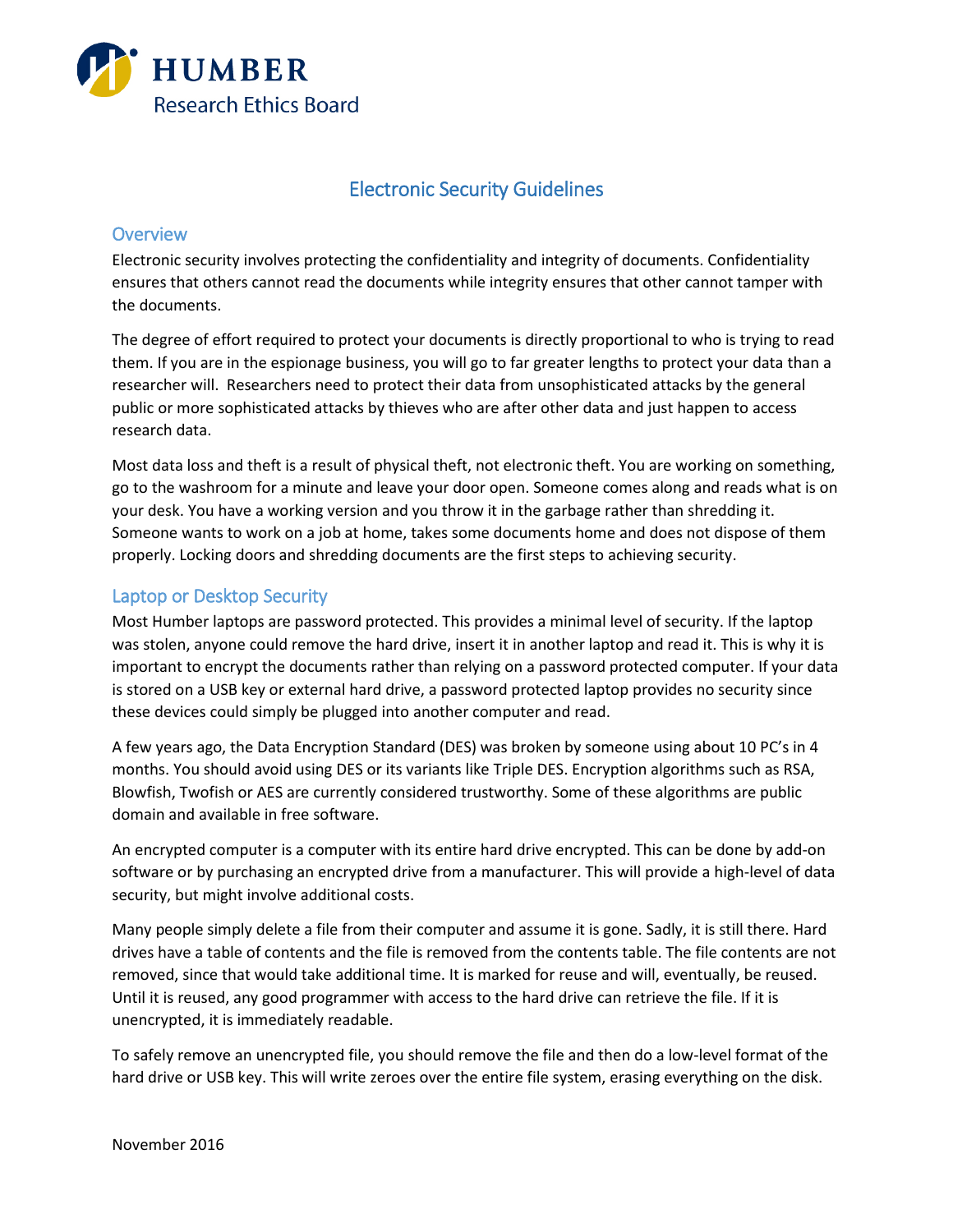

This is only practical on external hard drives and USB drives since if you did it on the drive inside a computer the drive would need everything re-installed.

The take-away from this is that **encrypting files is the best way to ensure their security** and that a reliable encryption algorithm should be chosen.

### Server Security

Many researchers store data on servers, either at Humber College or elsewhere on the internet. They feel these servers have taken care of security for them and there is nothing to worry about. Let's consider some of the scenarios and examine how secure they are.

Files are sometimes stored on shared drives at Humber College. There might be an entire department or group of people who have access to these files. If you have had a special directory created with access limited to only the research team, then you have done the first step. However, an administrator in ITS can read these files. They likely have no reason to, but they do have the capability. If you want to protect this data, you need to encrypt it before it is stored on the shared file system.

Storing data outside of Humber College presents its own set of challenges. You need to be concerned with whether the data is stored securely, where it is stored, and whether it is transported across the internet securely.

Many people use Fluid Survey or Survey Monkey to gather data. Both these websites have security policies listed that describe the physical security on their data centres and that encrypted transport across the internet is available. For Survey Monkey, encrypted transport is automatic, for Fluid Surveys it is an option which must be enabled. Whatever survey software you use you should read their security policy, ensure they secure their storage and transport. For transport security, look for Transport Level Security (TLS) or Secure Socket Layer (SSL) and make sure these are enabled for your survey.

The government of the United States has stated that they have the right to access any information on any computer in the US or in transit through the US. They are looking for terrorist activity and will likely have no interest in your data. However, if you are doing surveys on people's attitudes towards terrorism, surveys related to crime or possibly even political parties in the US, you might attract their attention. For this reason, many people prefer to store data outside the USA and this is required for most research in Canada.

So, you have selected a server based in Canada, located deep inside a mountain, protected by 3 foot thick steel doors and guarded 24/7 by a team of heavily armed mercenaries. Sounds good! Or is it?

You set up encrypted transport using SSL and the people doing your survey are filling it out on Canadian Computers. What could go wrong? The answer lies in how the internet routes traffic. Computers fail for many reasons all the time. Thus, the internet routers dynamically change the routes all the time to go around crashed or powered off computers and get the data to its destination in the most efficient manner. At least that was the original intention. There is a command called traceroute which will show the exact path a message takes between two computers. The following map from <https://www.ixmaps.ca/tour.php> shows a traceroute from a Toronto location to a nearby location.

November 2016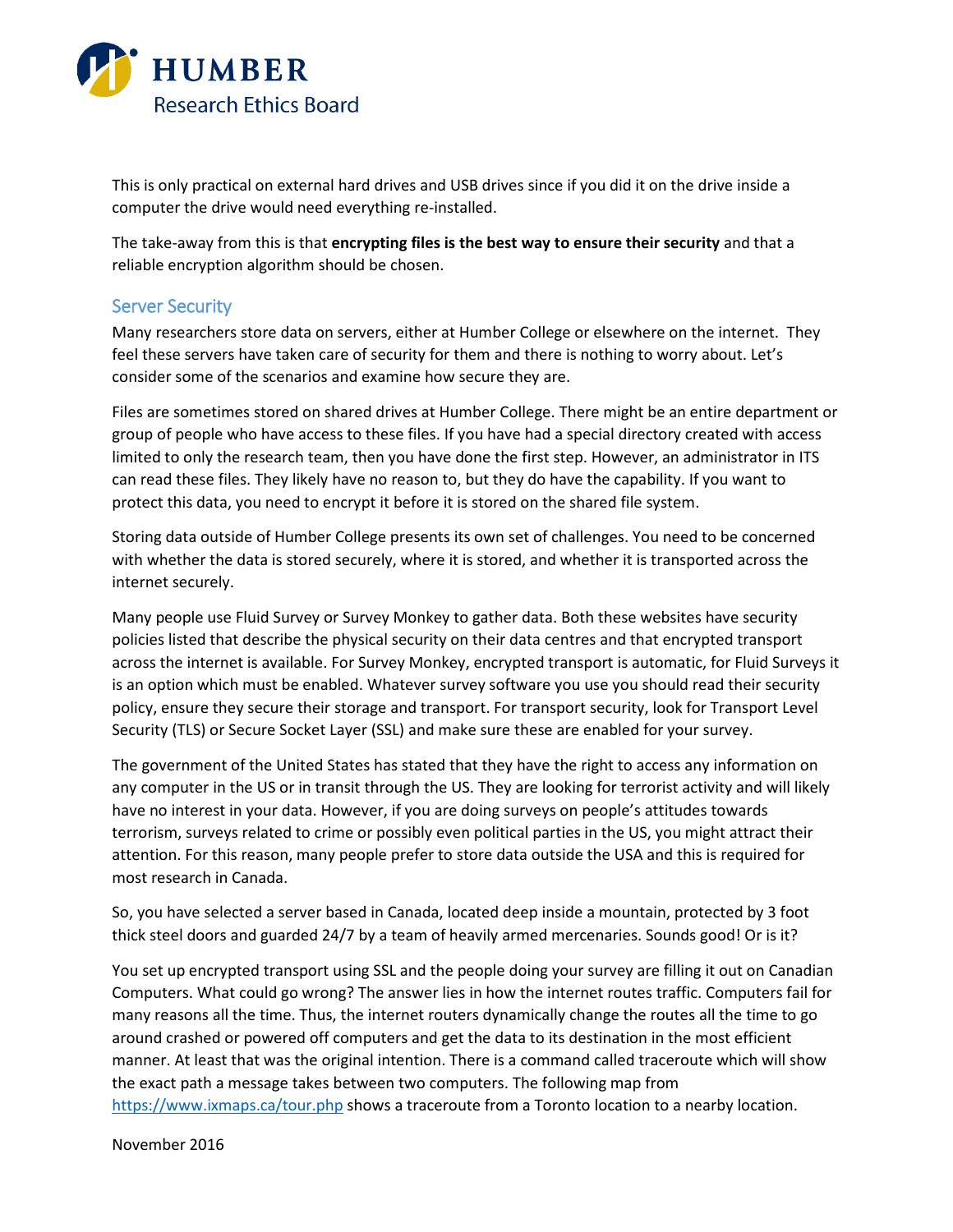

Apparently, the shortest distance from Toronto to Toronto is via New York and Chicago. Now, New York and Chicago are both suspected to have large data centres operated the National Security Agency (NSA) of the US. Could they be looking at your data? The answer is: "No one knows." So, even though all your data is stored in Canada and being transported to a Canadian destination, it is going through the US, which has the right to read it.



Your data is encrypted using SSL, which is reasonably secure. Could the NSA read it? Maybe. They were caught altering code in some network cards so that they could predict the SSL keys generated. There has also been situations where the operating systems were compromised so data sent by them could be read.

OK, but I am just a researcher! How am I going to protect my data? You stored it on a Canadian server that promises security and used encrypted transport. This is all you can do, unless you have a budget in the billions. Your data is probably not safe from national governments but the only solution is to not use the internet and have the data transported on encrypted USB via a security company like Brinks. Sadly, that solution is beyond the budgets of most research projects.